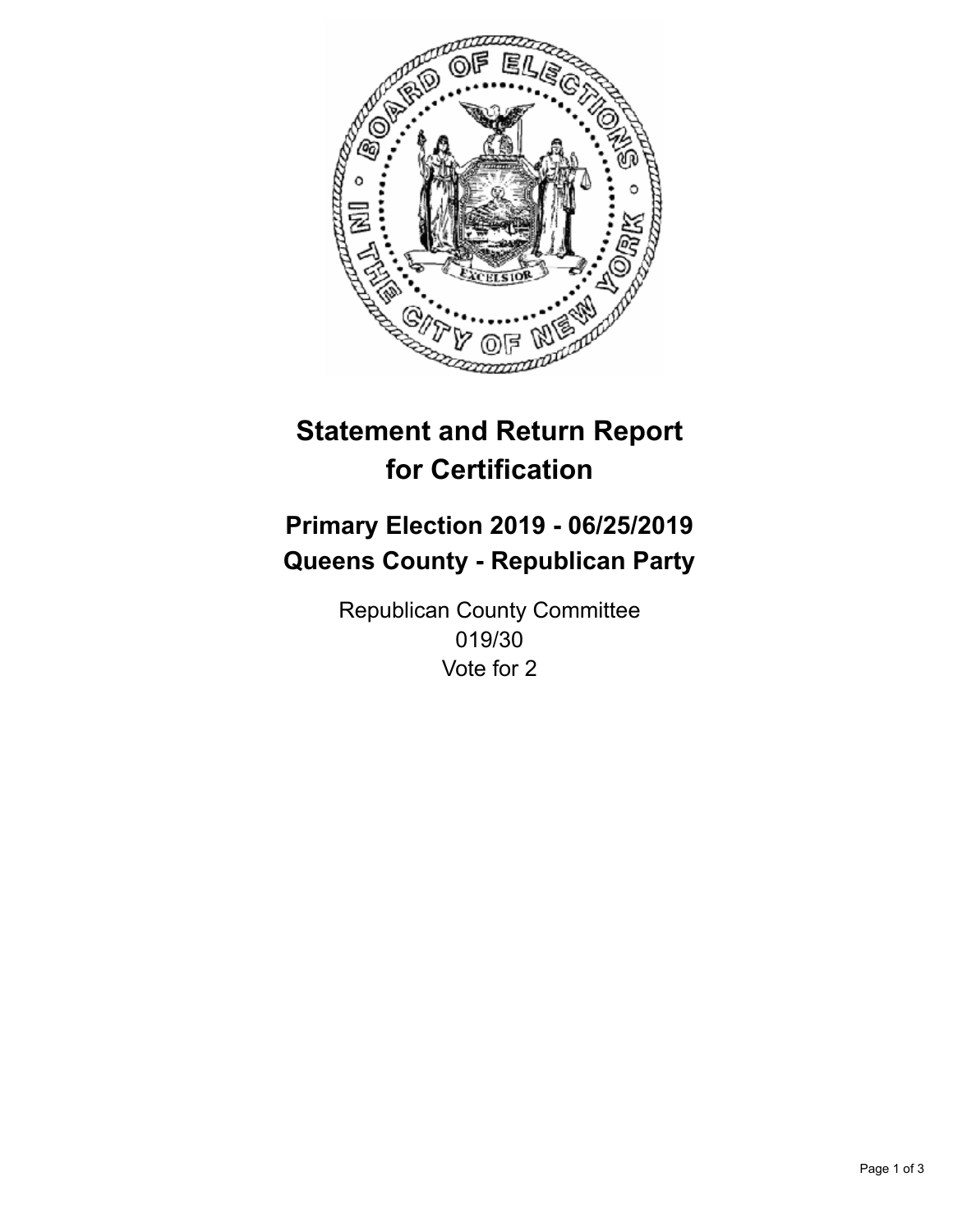

## **Assembly District 30**

| <b>PUBLIC COUNTER</b>                                    | 2              |
|----------------------------------------------------------|----------------|
| <b>MANUALLY COUNTED EMERGENCY</b>                        | 0              |
| ABSENTEE / MILITARY                                      | 0              |
| AFFIDAVIT                                                | 0              |
| <b>Total Ballots</b>                                     | $\mathbf{2}$   |
| Less - Inapplicable Federal/Special Presidential Ballots | 0              |
| <b>Total Applicable Ballots</b>                          | 2              |
| ALICIA B. TALALAY                                        |                |
| <b>JOHN VAICHUNAS</b>                                    |                |
| RONALD DARABANT                                          | 0              |
| <b>Total Votes</b>                                       | $\mathbf{2}$   |
| Unrecorded                                               | $\overline{2}$ |